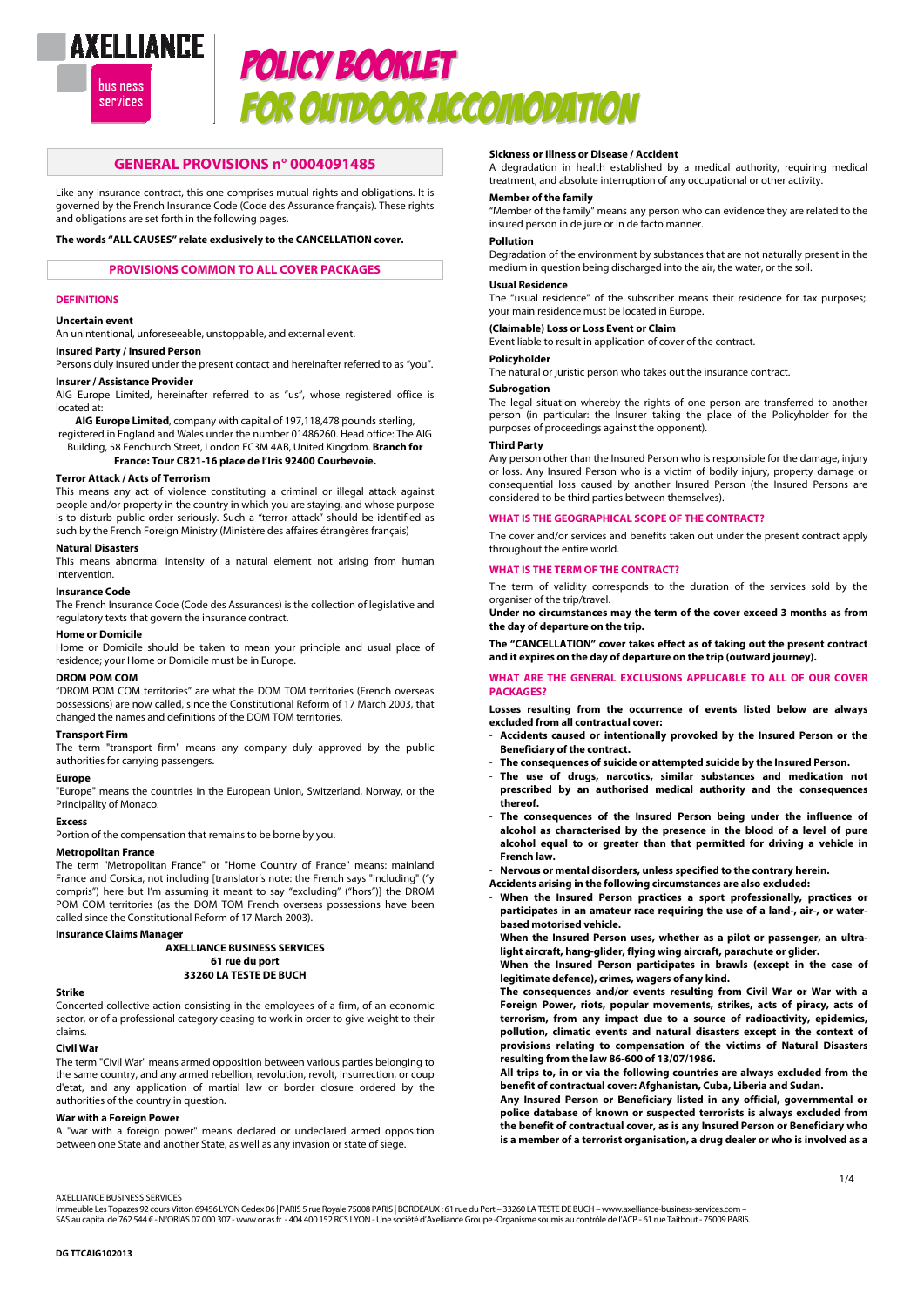## **HOW IS YOUR COMPENSATION CALCULATED IN THE EVENT OF DISAGREEMENT OVER ITS AMOUNT?**

If the compensation cannot be determined by private agreement, it is assessed through an out-of-court appraisal, subject to our respective rights being reserved.

Each of us chooses an appraiser. If the appraisers do not agree with each other, they call upon the services of a third appraiser, and all three of them operate jointly and by majority vote.

Should one of us fail to appoint an appraiser or should the two appraisers not agree on the choice of a third appraiser, the appointment is made by the Presiding Judge of the Regional Court (Tribunal de Grande Instance), ruling in summary proceedings. Each of the co-contracting parties bears the cost of the fees of its appraiser, and, where applicable, half of the fees of the third appraiser.

## **WITHIN WHAT TIME LIMIT WILL YOU RECEIVE THE COMPENSATION?**

The payment will be made within a time limit of fifteen days as of the agreement that is made between us, or as of the notification of the enforceable court decision.

#### **DECLARATION OF RISK**

In accordance with the law, this contract is drawn up on the basis of the declarations by the Insured Person. As a consequence, they must respond to the questions put by the Insurer with a view to assessing the risks which the latter assumes.

## **PENALTIES IN THE EVENT OF FALSE DECLARATIONS**

**In accordance with the provisions of the Insurance Code, any reticence or intentional false declaration by the Policyholder or the Insured Person concerning the elements constituting the risk is sanctioned by the contract being rendered null and void.** 

## **TIME BAR**

**In accordance with the provisions stipulated in articles L114-1 et seq. of the Insurance Code, all legal proceedings arising from an insurance contract are subject to a two-year time bar as of the occurence of the event giving rise thereto.** 

**However, this time limit only starts running:** 

- **1. In the event of any reticence, omission, false or inaccurate declaration concerning the risk incurred, on the day that the Insurer becomes aware thereof;**
- **2. In the event of a Loss, on the day that the parties concerned become aware thereof, if they can demonstrate their ignorance up until then. When the proceedings taken by the Insured Person against the Insurer stem from action by a Third Party, the time bar only runs from the day on which**

**the said third party takes legal proceedings against the Insured Person or is compensated by the latter.** 

**The time bar is interrupted by one of the ordinary cases for interrupting the time bar, particularly:** 

any assignation, including for summary proceedings, any summons or **seizure, served on the party one wishes to prevent from evoking the time bar;** 

- **any unequivocal recognition by the Insurer of the Insured Person's right to cover, or any recognition of debt by the Insured Person towards the Insurer; as well as in the following cases stipulated in article L114-2 of the Insurance Code :** 

- **any appointment of an appraisor further to a Loss;** 

- **any sending of a registered letter with acknowledgement of receipt by:** 

- **the Insurer to the Insured Person for non-payment of the premium;**  - **the Insured Person to the Insurer for payment of compensation.** 

**By way of derogation from article 2254 of the Civil Code, the parties to this insurance contract cannot, even through common agreement, modify the term of the time bar, nor add reasons for the suspension or interruption thereof.** 

## **INSPECTION OF THE INSURER**

**AIG Europe Limited** has been approved and inspected by the Financial Services Authority, 25 The North Colonnade, Canary Wharf, London E14 5HS, United Kingdom. The marketing of insurance contracts in France by the French subsidiary of AIG Europe Limited is subject to applicable French regulations.

#### **CLAIMS, MEDIATOR**

**In the event of any dissatisfaction relating to the conclusion or performance of this contract, the Insured Person or the Beneficiary, may contact the Insurer via its usual interlocutor or "customer services" at the following address.** 

#### AIG Tour CB21 92040 Paris La Défense Cedex

**The request should indicate the number of the contract and state the purpose. The Insurer's policy regarding customer satisfaction is available on its website at the following address: http://www.aig.com** 

Once all internal procedures for recourse have been exhausted and if the Insurer's response has failed to resolve the dispute, the person concerned can make an application to the Mediator of the Fédération Française des Sociétés d'Assurances at the following address: 290 PARIS CEDEX 75425.

## **ELECTION OF DOMICILE**

The Insurer elects domicile at the address of its branch in France: Tour CB 21-16 place de l'Iris - 92400 Courbevoie.

## **APPLICABLE LAW AND LANGUAGES**

This contract is governed by French law. The contracting parties hereby agree to submit to the jurisdiction of French courts and waive the right to initiate any other procedures in any other country.

## **ARATION OF OTHER INSURANCE**

Should the Policyholder take out, in the same insurance period as covered hereby, one or more other insurance contracts for identical risks, the Policyholder must declare such to the Insurer, on pain of the penalties provided for in the Insurance Code, namely, the contract being rendered null and void or a reduction in compensation.

#### **REQUEST FOR INFORMATION**

It is hereby agreed that at any time, the Insurer reserves the right to request from the Policyholder, all information enabling the assessement at their fair value of changes in the risk related to the contract.

## **PROVISION OF THE INFORMATION NOTICE**

**In accordance with article L.141-4 of the Insurance Code, the Policyholder undertakes to provide all Insured Persons signing up to this contract, with the information notice drafted for this purpose.** 

## **MULTIPLE INSURANCE**

**Under no circumstances can an Insured Person be covered by more than one subscription hereto even if they have settled fees several times. Should this have been the case, the Insurer is limited, whatever the circumstances, to the cover and maximum limits of cover corresponding to subscription to this contract.** 

## **CORRESPONDENCE**

All requests for information or additional details and all declarations of losses must be sent to:

Tour CB 21-16 place de l'Iris - 92040 Paris la Défense Cedex

All correspondence must be sent in the forms stipulated by the regulations in force. Should the Insured Person forward its e-mail and/or mobile phone number, AIG reserves the right (unless the Insured Person exercises their right of opposition) to send them information by e-mail and/or by SMS.

## **DATA PROTECTION (law N 7801 of 06/01/78))**

Personal data are collected by the Insurer in order to permit the subscription as well as the management of contracts and losses by the Insurer's services. These data are liable to be communicated to the Insurer's agents, its partners, service providers and sub-contrators for these same end purposes and may be transferred outside of the European Union. In order to ensure the security and appropriate protection of personal data, these transfers have been authorised by the CNIL (French data protection commission) beforehand and are provided for by guarantees, particularly by the standard contractual clauses established by the European Commission.

In accordance with the law no. 78-17 of 6 January 1978 amended, the rights of access, rectification and opposition for legitimate reasons by the people concerned may be exercised by contacting the Insurer at the following address: AIG Service Clients Tour CB21-16 Place de l'Iris 92040 Paris La Défense Cedex with indication of their file reference as well as a copy of their ID. They may also oppose their personal data being used for the purposes of commercial prospecting, merely by sending a letter as indicated above. The Insurer's policy in respect of protection of personal data is accessible at the following website: http://www.aig.com/fr-protection-desdonnées-personnelles

## **APPLICABLE LAW AND JURISDICTION**

This contract is governed by French law. The contracting parties hereby agree to submit to the jurisdiction of French courts and renounce the right to initiate any other procedures in any other country.

## **WHAT LIMITATIONS ARE APPLICABLE IN CASES OF FORCE MAJEURE?**

**We cannot be held liable for defaulting on performance of Assistance services or benefits when such defaulting results from cases of force majeure or from the following events: civil war or war with a foreign power, well-known political instability, civil unrest, riots, acts of terrorism, reprisals, restriction on free movement of people and of goods, strikes, explosions, natural disasters, and disintegration of atomic nuclei, and nor can we be held liable for delays in performing services or benefits when such delays result from the same causes.** 

Immeuble Les Topazes 92 cours Vitton 69456 LYON Cedex 06 | PARIS 5 rue Royale 75008 PARIS | BORDEAUX : 61 rue du Port – 33260 LA TESTE DE BUCH – www.axelliance-business-services.com – SARL au capital de 417 024 € - N°ORIAS 07 000 307 - www.orias.fr - 404 400 152 RCS LYON - Une société d'Axelliance Groupe -Organisme soumis au contrôle de l'ACP - 61 rue Taitbout - 75009 PARIS.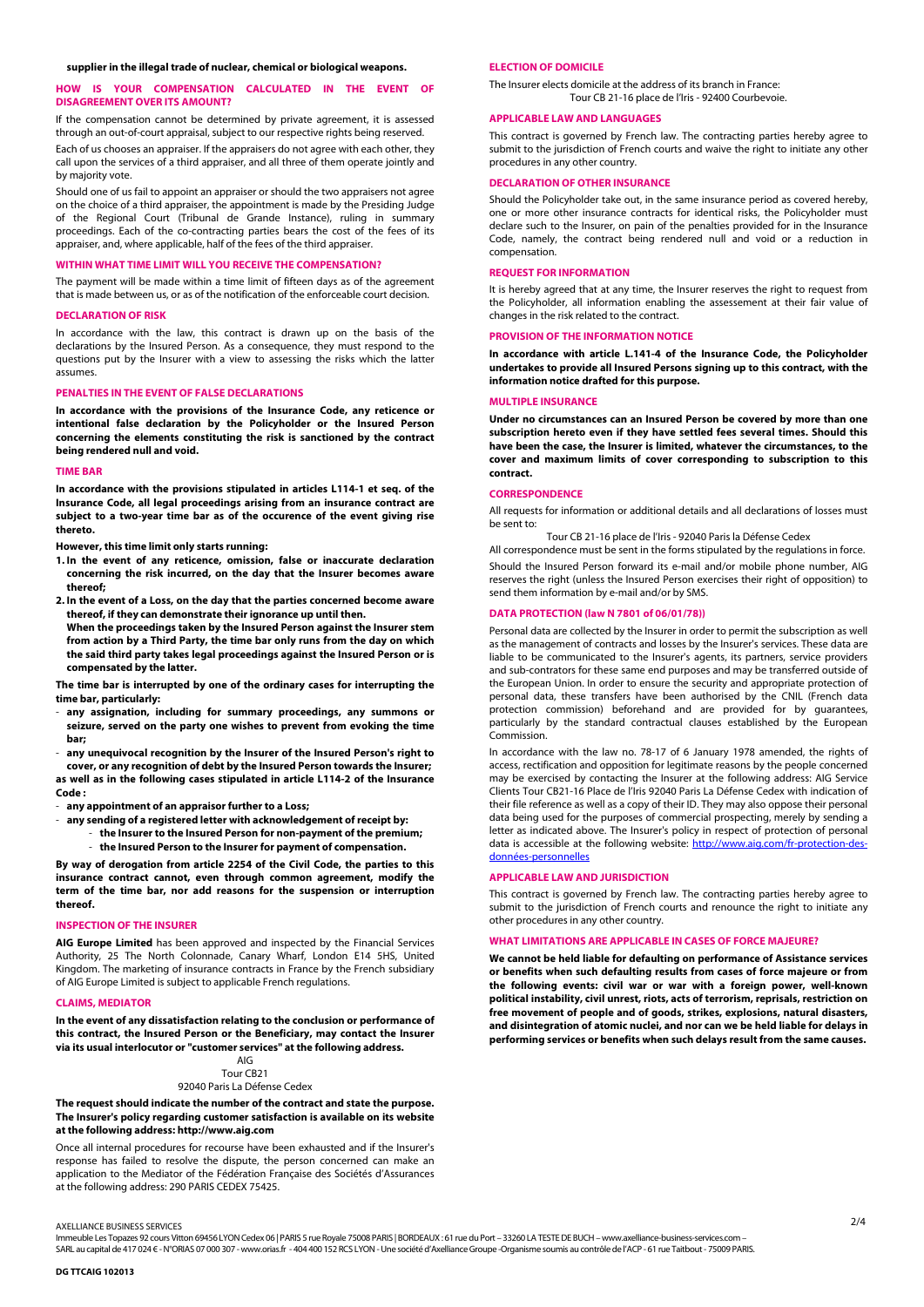## **TABLE OF THE AMOUNTS OF COVER n° 0004091485**

| <b>COVER</b>                                |                                                                                                                                                       | <b>AMOUNTS</b>                         |
|---------------------------------------------|-------------------------------------------------------------------------------------------------------------------------------------------------------|----------------------------------------|
| <b>CANCELLATION</b><br><b>EXPENSES</b>      | Pursuant to the conditions of the cancellation expenses<br>scale:                                                                                     |                                        |
|                                             | Cancellation more than 30 days before the start of the<br>let: 25% of the amount of the let<br>Cancellation less than 30 days before the start of the |                                        |
|                                             | let: 100% of the amount of the let                                                                                                                    |                                        |
|                                             | Maximum of €7,000 per claim                                                                                                                           |                                        |
| <b>INTERRUPTION</b><br><b>EXPENSES</b>      | Refund of the unused land services on the basis of a                                                                                                  |                                        |
|                                             | pro rata of time, in the event of early return                                                                                                        |                                        |
|                                             | Maximum of €7,000 per claim                                                                                                                           |                                        |
|                                             |                                                                                                                                                       |                                        |
| TAKING OF EFFECT                            |                                                                                                                                                       | <b>EXPIRY OF THE COVER</b>             |
| Cancellation: on the day of subscription to |                                                                                                                                                       | Cancellation: on the day of arrival at |
| the present contract                        |                                                                                                                                                       | the place of the stay                  |
| Interruption: on the day of arrival at the  |                                                                                                                                                       | Interruption: on the day of departure  |

TIME LIMIT FOR SUBSCRIPTION

place of the stay

In order for the Cancellation cover to be valid, the present contract **should be taken out simultaneously with the booking of the trip or stay, and the premium should be paid in full by the subscriber.** 

from the place of the stay

## **DETAILS OF THE COVER**

#### **I. CANCELLATION FOR ALL CAUSES WITH NOTED EXCEPTIONS**

| <b>TAKING OF EFFECT</b>                                             | <b>EXPIRY OF THE COVER</b>                                                                                       |
|---------------------------------------------------------------------|------------------------------------------------------------------------------------------------------------------|
| Cancellation: On the day of subscription<br>to the present contract | Cancellation: The day of the departure -<br>place where the group is told to report<br>(for the outward journey) |

## **WHAT DO WE COVER?**

We reimburse the down payments or all of the sums that are kept by the travel or trip organiser (minus an excess indicated in the table of the amounts of cover) and that are invoiced pursuant to the general sales conditions of that organiser (to the exclusion of the file processing costs, visa expenses, insurance premium, and all taxes and duties), when you are obliged to cancel your trip before you leave (on the outward journey).

Reimbursement by loss, which cannot, in any circumstances, exceed the price of the let or service indicated on the registration form or on the let or service contract, is however limited:

a) cancellation more than 30 days before the start of the let: 25% of the amount of the let,

b) cancellation 30 or less before the start of the let: 100% of the amount of the let

#### **UNDER WHAT CIRCUMSTANCES DO WE INTERVENE?**

You enjoy cover in all of cases of cancellation, if your departure is prevented by an uncertain event or contingency that can be evidenced.

Uncertain event or "contingency" means any circumstance that is not caused intentionally by you or by a member of your family, that is not excluded under the present contact, that is unforeseeable on the day of the subscription, and that stems from the sudden action of an external cause , **except for:**

- **All circumstances merely impairing the enjoyment of the Stay,**
- **Defaulting of any kind, including financial, by the organiser of your trip, or by the carrier, rendering it impossible for it to honour its contractual obligations, the liability of the Service provider or carrier,**
- **Cancellations due to the Service provider or carrier,**
- **Any event for which liability might fall to the travel agent or tour operator pursuant to French Law 92-645 of 13 July 1992.**
- **Cancellations due to omission of a vaccination,**
- **diseases or accidents that are established for the first time, or that are the subject of relapse or worsening, or of hospitalisation between the date of purchase of your trip or travel and the date of subscription to the insurance contract;**
- **Any medical event whose diagnosis, or whose symptoms or the causes thereof are of a mental, psychological or psychiatric nature, and that has not resulted in hospitalisation for longer than 3 consecutive days.**
- **Any event occurring between the date of booking of your trip and the date of taking out the present contract**
- **Cancellations due to the non-presentation of a document indispensable to the stay.**
- **Earthquakes, volvanic eruptions, tidal waves, floods or natural disasters except in the context of provisions relating to compensation of victims of natural disasters resulting from law 86-600 of 13/07/1986.**
- The mere fact that the destination of your trip or travel is advised against **by the French Ministry of Foreign Affairs**

**Exclusions shown in the section " WHAT ARE THE GENERAL EXCLUSIONS APPLICABLE TO ALL OF OUR COVER PACKAGES?" remain applicable to the "all causes" Cancellation cover,** 

**Cancellation of any one of the people accompanying you (maximum of 8 people) enrolled at the same time as you and insured through this same contract, when the cancellation originates from one of the covered causes.** 

**If the person wishes to travel alone, additional expenses are taken into account, without it being possible for our reimbursement to exceed the amount owed in the event of cancellation on the date of the event.** 

#### **WHAT WE EXCLUDE**

**In addition to the exclusions appearing in the section "WHAT ARE THE GENERAL EXCLUSIONS APPLICABLE TO ALL OF OUR COVER PACKAGES", we cannot intervene if the cancellation results from:** 

- **Diseases or accidents that are established for the first time, or that are the subject of relapse or worsening, or of hospitalisation between the date of purchase of your trip or travel and the date of subscription to the insurance contract;**
- **Any medical event whose diagnosis, or whose symptoms or the causes thereof are of a mental, psychological or psychiatric nature, and that has not resulted in hospitalisation for longer than 3 consecutive days.**
- **Defaulting of any kind, including financial, by the organiser of your trip, or by the carrier, rendering it impossible for it to honour its contractual obligations.**
- The mere fact that the destination of your trip or travel is advised against **by the French Ministry of Foreign Affairs;**
- **Any event for which liability might fall to the travel agent or tour operator pursuant to French Law 92-645 of 13 July 1992.**
- **Any event occurring between the date of booking of your trip and the date of taking out the present contract.**

## **FOR WHAT AMOUNT DO WE INTERVENE?**

We intervene for the amount of the cancellation expenses **incurred at the date of the event** that can lead to application of the cover, pursuant to the General Sales Conditions of the travel organiser, with a maximum and an excess as indicated in the table of the amounts of cover.

The insurance premium is never reimbursable.

## **WITHIN WHAT TIME LIMIT SHOULD YOU DECLARE THE LOSS?**

**1.** Medical reasons: you should declare your loss **as soon as a competent medical authority establishes that the seriousness of your state of health would contraindicate your trip.** 

If your cancellation is subsequent to such a contraindication to travel, our reimbursement will be limited to the cancellation expenses applicable at the date of the contraindication (calculated on the basis of the travel organiser's scale with which you acquainted yourself on enrolling on the trip).

For any other reason for cancellation: you should declare your loss as soon as you become aware of the event that might lead to application of the cover. If your travel cancellation is subsequent to that date, our reimbursement will be limited to the cancellation expenses applicable at the date of the event (calculated on the basis of the travel organiser's scale with which you acquainted yourself on enrolling on the trip).

**2.** In addition, if the claimable loss has not been declared to us directly by the travel agent or by the organiser, you should inform us within five business days following the event leading to application of the cover. For that purpose, you should send us the declaration of loss (claim form) enclosed with the insurance contract that has been given to you.

## **WHAT ARE YOUR OBLIGATIONS IN THE EVENT OF A CLAIMABLE LOSS?**

Your declaration of loss (claim) should be accompanied by the following documents:

- in the event of sickness or accident, by a doctor's certificate and/or an administrative hospitalisation certificate specifying the origin, the nature, the seriousness, and the foreseeable consequences of the sickness or of the accident;
- in the event of death, by a certificate and by a civil status certificate (fiche d'état civil);
- in other cases, by any documentary evidence.

**You should let us have the medical details and documents necessary for your claim file to be examined, using the envelope pre-printed with the name and address of the medical examiner that we will send you as soon as we receive the declaration of loss.** 

**If you do not have such documents or details, you should procure them from your doctor and send them to us using the above-mentioned pre-printed envelope.** You should discharge your doctor of their medical secrecy obligation. The same applies for the doctor of the person lying behind the cancellation, on pain of forfeiture of your rights to compensation.

**You should also, by using an envelope pre-printed with the name and address of the medical examiner, pass on to us any details or documents that might be requested of you in order to justify the reasons for your cancellation, and in particular:** 

Immeuble Les Topazes 92 cours Vitton 69456 LYON Cedex 06 | PARIS 5 rue Royale 75008 PARIS | BORDEAUX : 61 rue du Port – 33260 LA TESTE DE BUCH – www.axelliance-business-services.com – SARL au capital de 417 024 € - N°ORIAS 07 000 307 - www.orias.fr - 404 400 152 RCS LYON - Une société d'Axelliance Groupe -Organisme soumis au contrôle de l'ACP - 61 rue Taitbout - 75009 PARIS.